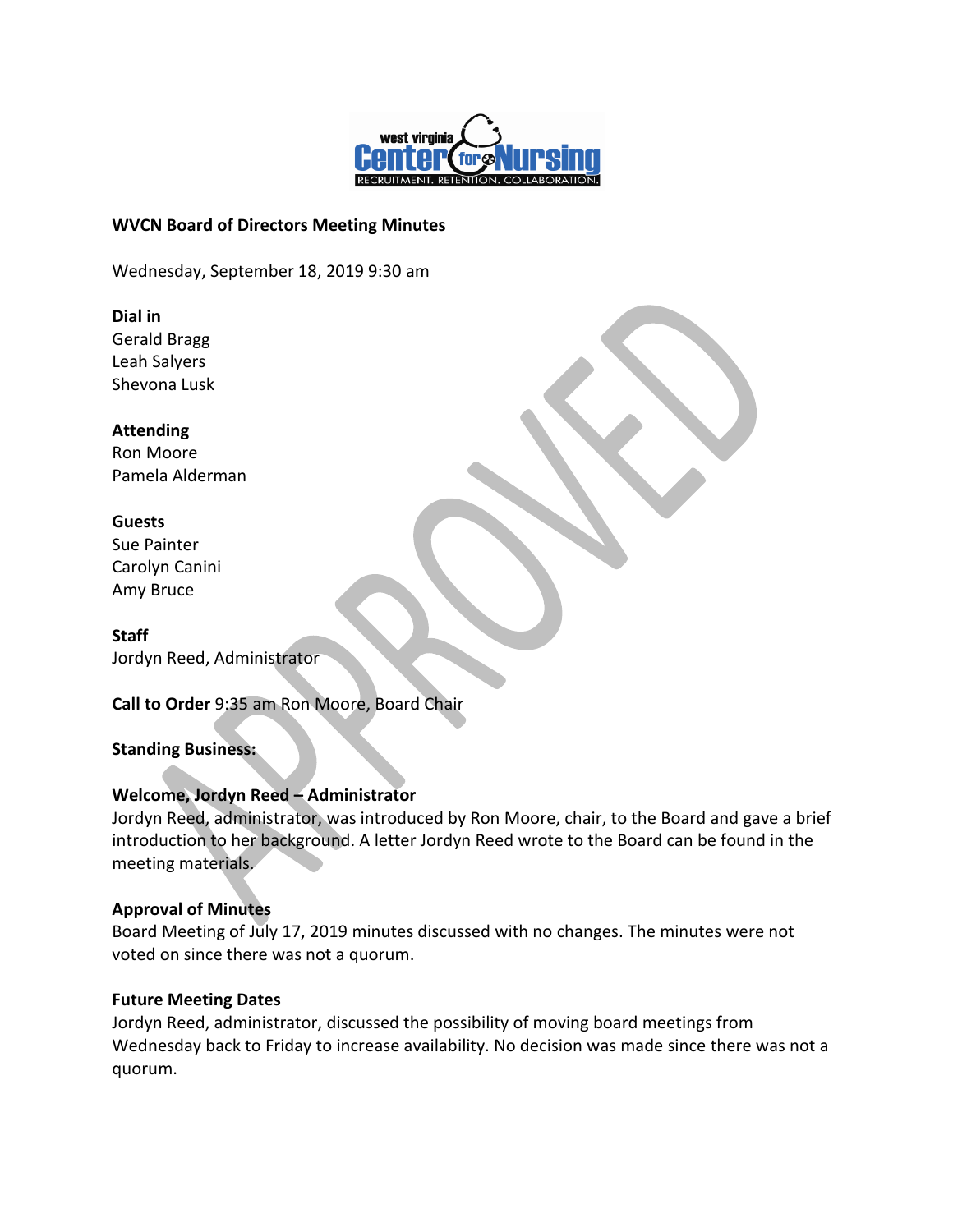### **Board Resignations and Appointments**

Ron Moore, chair, notifies the Board that Cynthia Persily has stepped down from the Board. Jordyn Reed, administrator, discusses an issue with board appointments and a potential discrepancy between appointments in state code and appointment letters. The board members present would like Jordyn Reed, administrator, to set up a meeting with the Governor's Office to sort out the issue to ensure we are complying with WV Code.

### **Financial Report**

Jordyn Reed, administrator, presented the July and August financials. The Center received \$53,980 in revenue in July and no revenue in August. Invoices for the scholarship program were sent for Fall 2019 for a total of \$138,850. No decision was made to accept the reports since there was not a quorum.

### **Strategic Plan**

Ron Moore, chair, discussed the need to update the Center's Strategic Plan. The Plan is presented to the legislature every other year. Gerald Bragg and Sue Painter volunteer to set on a committee to work on the strategic planning process. A SWOT analysis was also sent following the meeting and an invitation to participate of other board members.

#### **Outreach**

Jordyn Reed, administrator, gives an update on speaking at the University of Charleston orientation. She also an update on future outreach, which include participating on the Operations Committee Meeting for the Future for Nursing WV, attending the WV Rural Health Conference, and exhibiting at the WV Perinatal Partnership Meeting.

Jordyn Reed, administrator, also presents an outreach plan she developed for future Center activities. No vote was made to accept the report since there was not a quorum.

### **Nursing Scholarship Program**

Jordyn Reed, administrator, presents a report on the Nursing Scholarship Program. For the Fall 2019 semester, 118 students were awarded \$141,700 in scholarships. Board members discussed the lack of graduate level participants. Jordyn Reed, administrator, discusses strategies for improving the number of graduate level participants by reaching out to the programs before the application cycle this year to improve application numbers. Jordyn Reed, administrator, also provides a breakdown of awards by school so that the Board can see where students are applying from to help improve the number of applicants from each school.

Jordyn Reed, administrator, presents a thank you letter from a scholarship participant that was sent to the Board.

### **WVCN Website**

Jordyn Reed, administrator, discusses changes to the layout and structure of the website. She encourages board members to explore the new layout and notify her of any errors. She has also added a "Contact Us" section where people can directly contact the Center with questions.